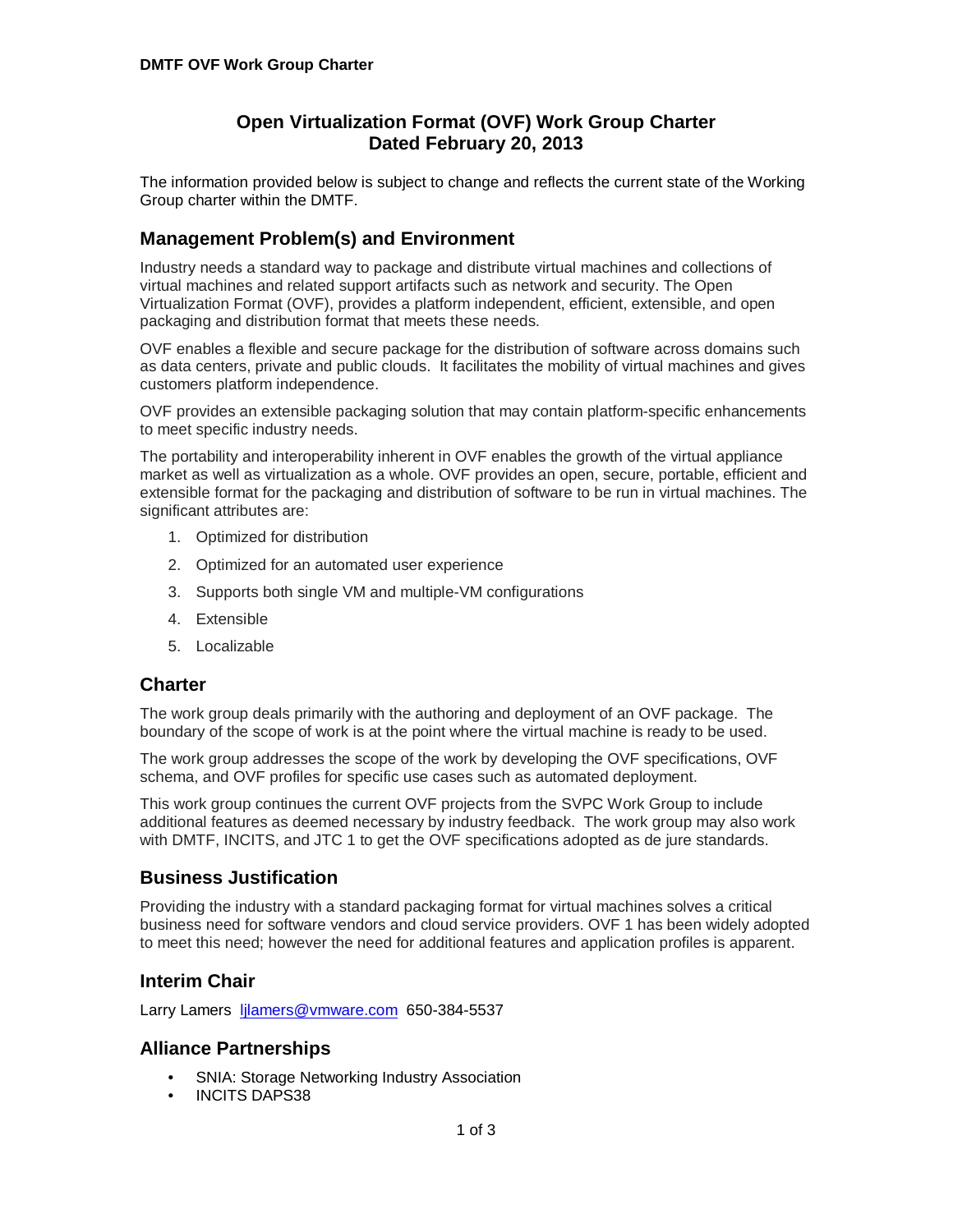• JTC 1 SC 38

## **Reliance/Coordination with other WG Models**

- Systems Virtualization, Partitioning, and Clustering Work Group
- Network Services Management Work Group
- Server Desktop Mobile Platforms Work Group
- Cloud Management Work Group
- Schema Subcommittee

### **Prior Work**

#### **De Jure Standards**

| <b>Collection   Title</b> |                                                                | <b>Document Name</b> | <b>Document Date</b> |
|---------------------------|----------------------------------------------------------------|----------------------|----------------------|
| 12                        | Open Virtualization Format   ANSI/INCITS 469-2010   2010-07-20 |                      |                      |
| 412                       | Open Virtualization Format   ISO/IEC17203-2011                 |                      | $2011 - 11 - 21$     |

#### **DMTF Standards**

| DSP#           | <b>Title</b>                             | <b>DMTF</b><br><b>Version</b> | <b>Document Name</b> | <b>Publication</b><br><b>Date</b> |
|----------------|------------------------------------------|-------------------------------|----------------------|-----------------------------------|
| <b>DSP0243</b> | Open Virtualization Format Specification | 2.0.0                         | DSP0243 2.0.0.pdf    | 2012-10-31                        |
| <b>DSP0243</b> | Open Virtualization Format Specification | 1.1.0                         | DSP0243_1.1.0.pdf    | 2010-01-20                        |
| <b>DSP0243</b> | Open Virtualization Format Specification | 1.0.0                         | DSP0243_1.0.0.pdf    | 2009-02-23                        |
| <b>DSP2017</b> | Open Virtualization Format Whitepaper    | 1.0.0                         | DSP2017 1.0.0.pdf    | 2009-02-17                        |
| <b>DSP2021</b> | Open Virtualization Format Example       | 1.0.0                         | DSP2021 1.0.0.tar    | 2009-01-20                        |
| <b>DSP8023</b> | <b>OVF Envelope XSD</b>                  | 2.0.0                         | dsp8023 2.0.0.xsd    | 2012-10-20                        |
| <b>DSP8023</b> | <b>OVF Envelope XSD</b>                  | 1.1.0                         | dsp8023 1.1.0.xsd    | 2010-01-20                        |
| <b>DSP8023</b> | <b>OVF Envelope XSD</b>                  | 1.0.0                         | dsp8023 1.0.0.xsd    | 2009-01-27                        |
| <b>DSP8027</b> | <b>OVF Environment XSD</b>               | 1.1.0                         | dsp8027 1.1.0.xsd    | 2010-01-26                        |
| <b>DSP8027</b> | <b>OVF Environment XSD</b>               | 1.0.0                         | dsp8027_1.0.0.xsd    | 2009-01-27                        |
| <b>DSP8049</b> | Network Port Profile XML Schema          | 1.0.1                         | DSP8049 1.0.1.xsd    | 2012-10-20                        |
| <b>DSP8049</b> | Network Port Profile XML Schema          | 1.0.0                         | DSP8049_1.0.1.xsd    | 2011-10-20                        |

## **Current Work**

| DSP#           | <b>Title</b>                                          | <b>Document Name</b> | <b>Completion</b><br>Date |
|----------------|-------------------------------------------------------|----------------------|---------------------------|
| <b>DSP0243</b> | Open Virtualization Format Specification              | DSP0243_2.0.0.pdf    | 2013Q4                    |
| <b>DSP0265</b> | Profile to Enable Automated Deployment of OVF Package | DSP0265_1.0.0.pdf    | 2013Q3                    |
| <b>DSP2017</b> | Open Virtualization Format Whitepaper                 | DSP2017_2.0.0.pdf    | 2013Q3                    |
| <b>DSP2021</b> | <b>Open Virtualization Format Example</b>             | DSP2021_2.0.0.tar    | 2013Q3                    |
| <b>DSP8023</b> | <b>OVF Envelope XSD</b>                               | dsp8023_2.0.0.xsd    | 2013Q4                    |

The following needs are currently identified to be addressed in the OVF work group:

- Activation Process<br>• Meta data to descri
- Meta data to describe functional dependencies of network connections
- Network Policy Service
- Network hierarchies